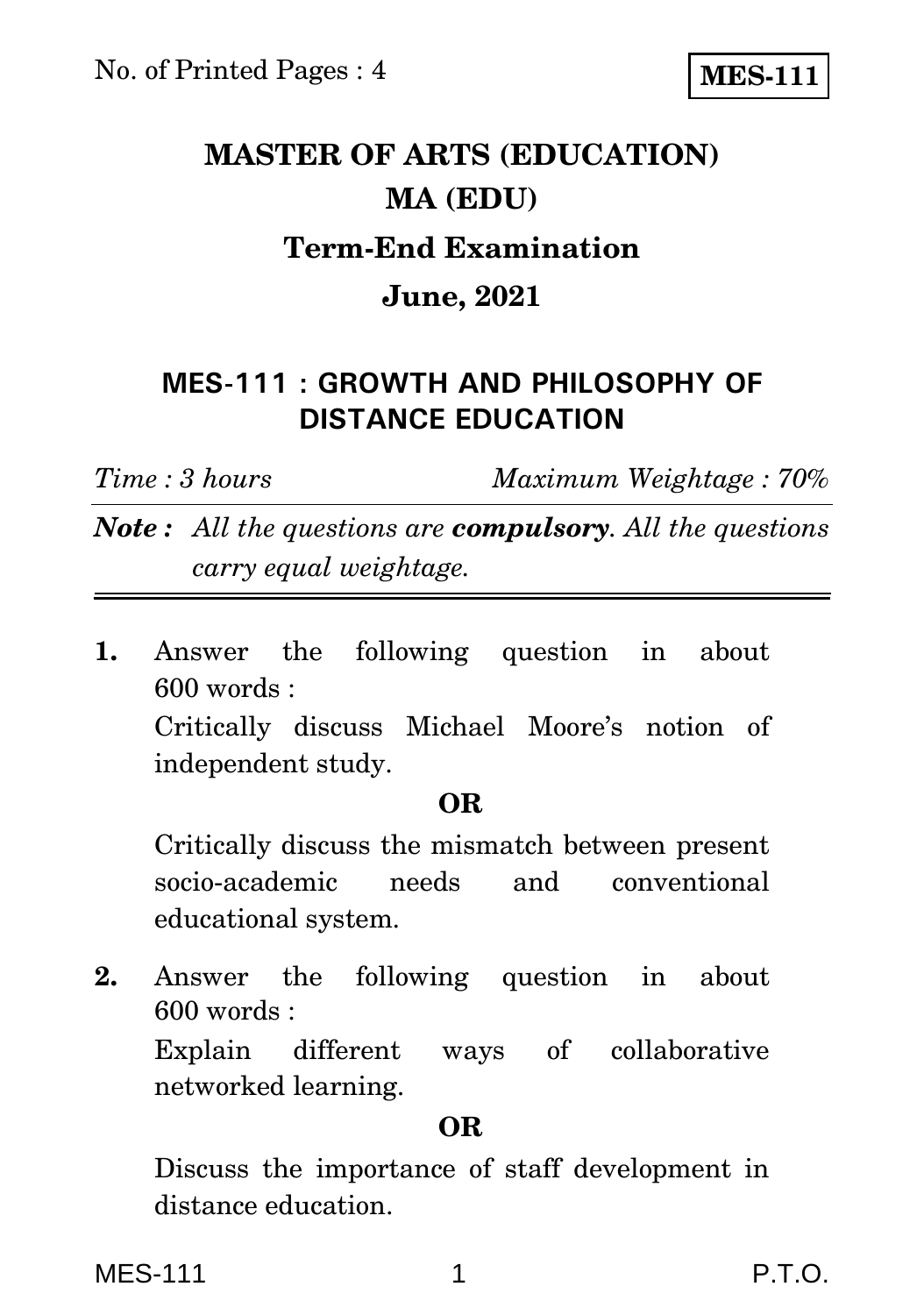- **3.** Answer any *four* of the following questions in about 150 words each :
	- (a) Briefly discuss the traits of the new learners.
	- (b) What are the advantages of online learning ?
	- (c) Highlight the main reasons that warranted distance education in Africa.
	- (d) Write a brief note on functions and objectives of Commonwealth of Learning.
	- (e) Discuss the features of Guided Didactic Conversation.
	- (f) Write a brief note on Autonomy of the Learner.
- **4.** Answer the following question in about 600 words :

Discuss the relevance and efficacy of distance education in Asian countries. You may consider any two Asian countries to support your answer.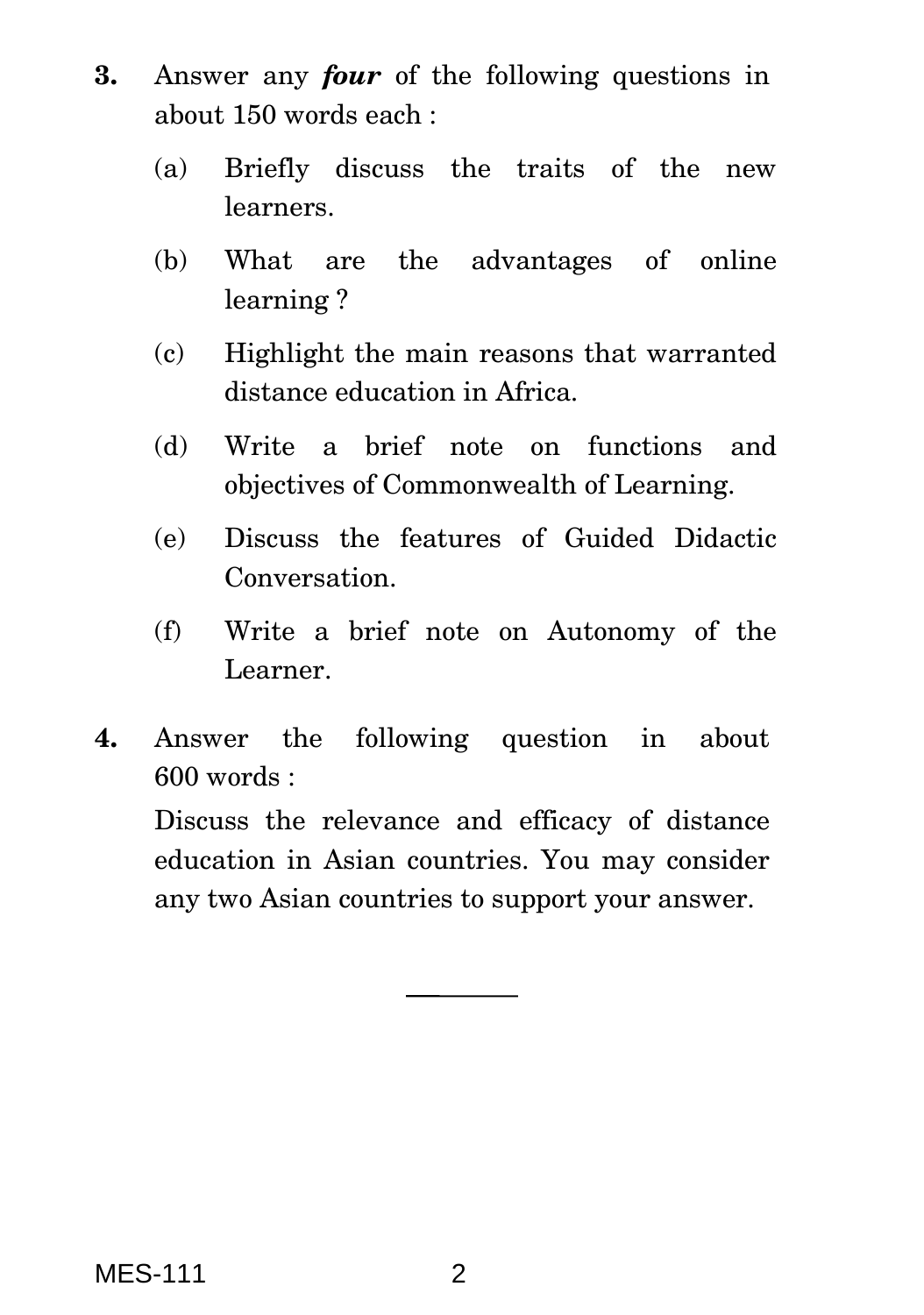## एम.ई.एस.-111

# स्नातकोत्तर कला (शिक्षा) एम.ए. (ई.डी.यू.) सत्रांत परीक्षा जून, 2021

# एम.ई.एस.-111 : दूरस्थ शिक्षा का विकास एवं दर्शन

समय : 3 घण्टे

अधिकतम भारिता · 70%

नोट : सभी प्रश्न अनिवार्य हैं । सभी प्रश्नों की भारिता समान है ।

निम्नलिखित प्रश्न का उत्तर लगभग 600 शब्दों में दीजिए :  $\mathbf{1}$ . माइकल मूर के स्वतंत्र अध्ययन के सिद्धान्त की समीक्षात्मक चर्चा कीजिए ।

#### अथवा

वर्तमान सामाजिक-शैक्षिक आवश्यकताओं तथा परंपरागत शैक्षिक पद्धति में बेमेल की समीक्षात्मक चर्चा कीजिए ।

निम्नलिखित प्रश्न का उत्तर लगभग 600 शब्दों में दीजिए :  $2.$ सहयोगपूर्ण नेटवर्क्ड अधिगम की विभिन्न विधियों (तरीकों) की व्याख्या कीजिए ।

#### अथवा

दुरस्थ शिक्षा में स्टाफ़ विकास के महत्त्व की चर्चा कीजिए ।